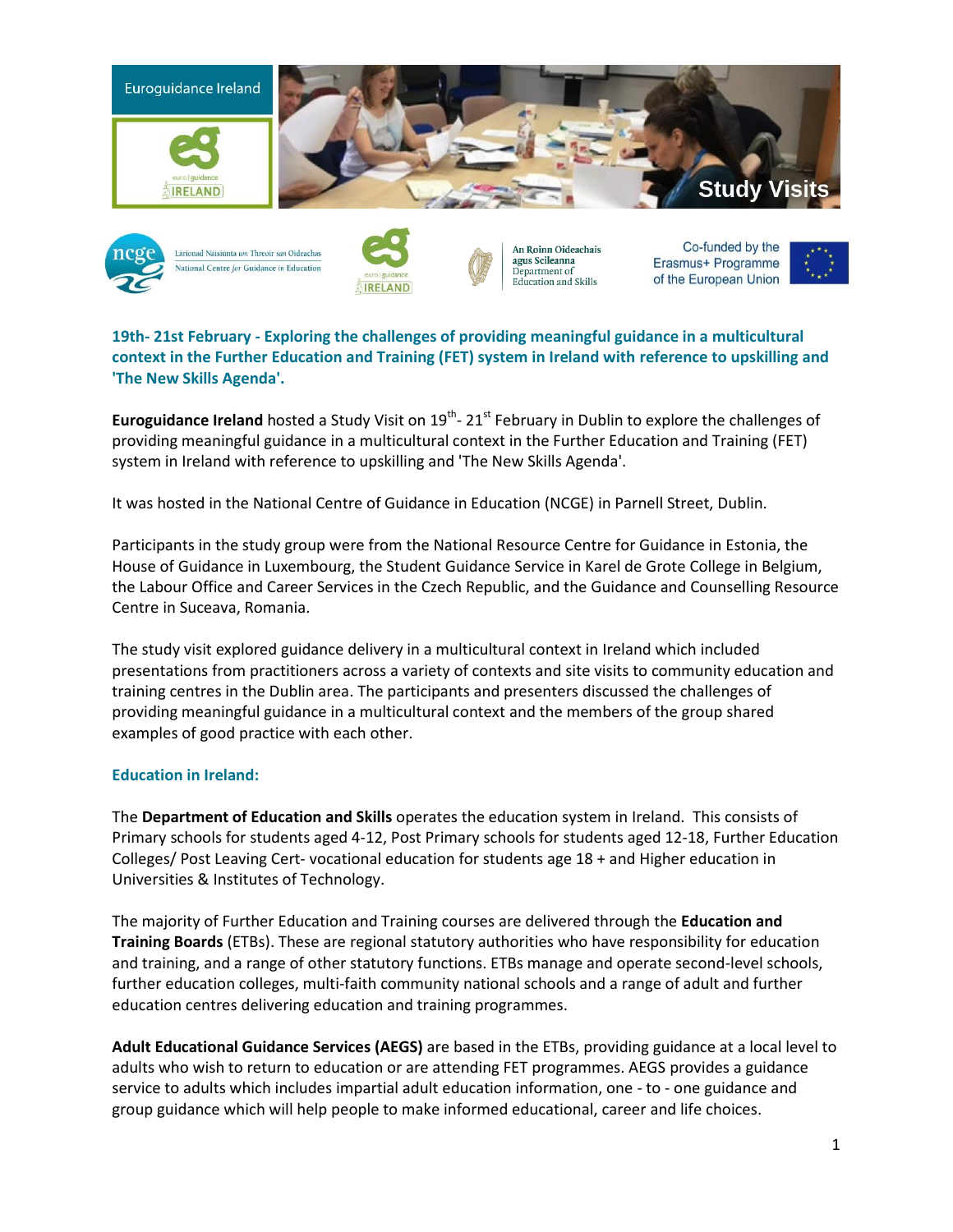A significant aspect of the Irish AEGS model is the integration and outreach to Adult Community Education Centres around Ireland. This is important as it facilitates access to quality Guidance, while Community Education provides a vital and invaluable part of the Irish Adult Education landscape – Community education may provide English Language along with other free education options for persons who are currently engaged with the Asylum Seeking Process.

**Quality and Qualifications Ireland** (QQI) is responsible for the external quality assurance of further and higher education and training (including English language provision) and validates programmes and makes awards for certain providers in these sectors. QQI is also responsible for the maintenance, development and review of the [National Framework of Qualifications \(NFQ\)](http://www.qqi.ie/Pages/National-Framework-of-Qualifications-(NFQ).aspx).

QQI hosts the following agencies:

**ENIC:** European Network of Information Centres in the European Region **NARIC**: National Academic Recognition Information Centres in the European Union in Ireland.

**Day 1:** There was an information sharing session with the first three presentations in NCGE from the director of NCGE, Euroguidance Officer and the Guidance Programme Coordinator (FET) on an overview of the Irish Education System, the role of Euroguidance Ireland in Ireland and Europe, and the challenge of providing meaningful guidance in a multicultural context. This gave the participants an insight to guidance systems, practice and developing projects in Ireland and the role of Euroguidance Ireland in Europe.

In exchange, the visiting participants gave short presentations on their guidance systems and practice in their countries with reference to multicultural guidance. This provided scope for reflections on the similarities and differences in guidance provision between European countries.

This was followed by a presentation by the Head of Information Services in **Quality and Qualifications Ireland** (QQI) on the Irish ENIC-NARIC Centre.

In the afternoon, the Guidance Counsellor (GC) and Guidance Information Officer (GIO) from the City of Dublin Education and Training Board (CDETB) gave an overview of guidance information provision for multicultural clients in preparation for a site visit where the visiting group would see a guidance information provision session in action in the community. A discussion was facilitated on quality Guidance Counselling in the AEGS model and meeting the challenges in the context of multicultural needs.

That evening, the study group visited an inner city Community Education Centre; Henrietta Adult and Community Education (HACE) for an introduction and overview of the classes provided and met the students from various backgrounds who use the centre. The group attended the scheduled guidance information session for students focusing on local adult education information.

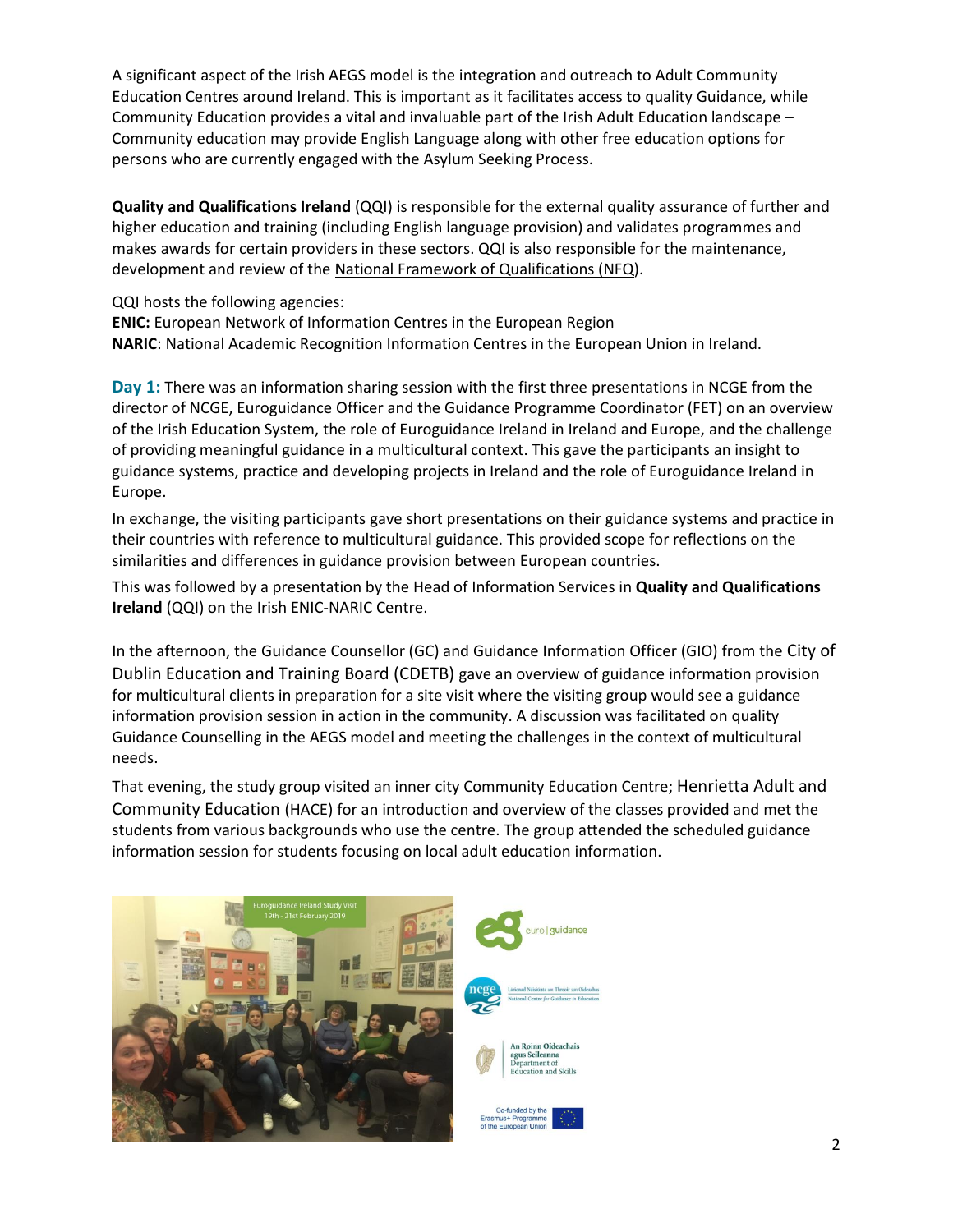**Day 2:** The group visited Ballyfermot Training Centre, part of the CDETB in West Dublin where the Recruitment Officers presented on the Apprenticeships and Traineeships programmes in the centre. The group discussion considered the public perception of degree qualifications over apprenticeships, and other country representatives agreed that it is the same across Europe; this is a constant challenge for guidance counsellors to counteract the growing trend and support students to consider apprenticeships as much as academic qualifications.

During the visit the group viewed workshops, from electrical to motor mechanics, vehicle body repair and plumbing to classroom based courses such as the Medical Administration class and spoke to students and received short presentations from tutors.

Back to NCGE in the afternoon for a presentation by an Adult Education Guidance Counsellor from a South East AEGS service in Waterford and Wexford Education and Training Board (WWETB). As part of the 'target groups' accessing the(ETB) Adult Education Guidance Services, Guidance Counselling services are delivered to the Irish Syrian Refugee Programme. A case study was outlined which considered the challenges faced by refugees which generated discussion in the group on how guidance could be delivered in their countries in a similar way.



**Day 3:** The group visited the Business in the Community Centre (BITC) in Phibsborough, directly north of the city centre. There the group joined a class run by Employment for People from Immigrant Communities (EPIC), a support service for immigrants and refugees. The CDETB AEGS Guidance Information Officer informed them of the AEGS Guidance Service, and explored opportunities for them to move on to further education and employment. The students in this group were from countries such as Brazil, Venezuela and Argentina and they had come to Ireland with various qualifications from certificates to degrees and were looking to build on what they had to move towards steady employment. Questions about public and private colleges, ENIC-NARIC and the National Framework of Qualifications were some of the queries which arose here.

The group was introduced to staff members who work in the BITC centre for EPIC and availed of the opportunity for small group discussions to find out about what EPIC does and how it might relate to their own countries.

The final workshop session was run by NCGE to reflect on and consider the site visits and presentations. They were invited to identify their own beliefs and assumptions regarding the challenges and practice issues in providing guidance in a multicultural and upskilling context. In their groups they shared their reflections and their national experiences.

Finally, participants were asked to complete a study visit evaluation sheet to help NCGE review and plan for further visits.